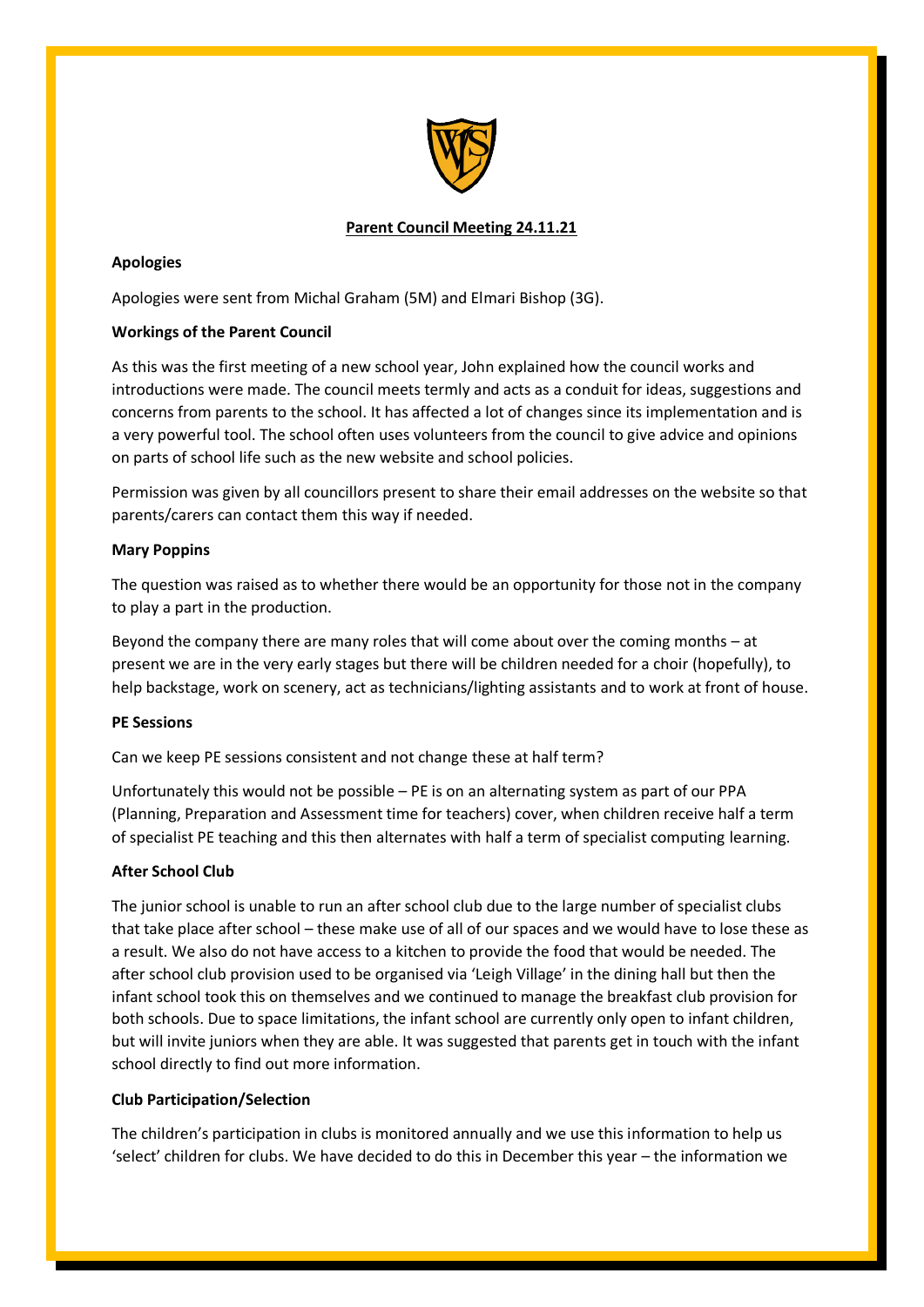get will be passed to class teachers so that they can prioritise children with low participation when choosing children for the next lot of clubs that will start after Christmas.

There will be more opportunities for children in lower school to attend clubs in the spring term when the new pupil-led clubs begin. There are usually less opportunities for Year 3 to attend clubs during the school day because they need to settle and find the day very tiring – even without clubs! Some clubs are open to all but others are for those with a certain talent or skill.

## **Vocational Opportunities v Core Subjects**

Computing is on an alternating timetable with PE during activity afternoons so the children will pick this back up again. Computing is also taught throughout the curriculum, in all subjects. Some subjects, such as art or design technology, may not be taught weekly and may be blocked across two/three weeks – this allows the skills to develop and for children to work in a focused manner on a project. These subjects are carefully planned throughout the school year to ensure that our curriculum is broad and balanced.

## **Class Sizes**

In the infant school, there is a government ceiling of 30 placed on class sizes – however there is no ceiling in the junior school. We use a PAN (Published Admission Number), which is negotiated with the local authority (Southend) – this is based on local need. Our current PAN is 128, which includes the 120 from WLIS plus 8 casual admissions. The PAN in Years 4, 5 and 6 is 132, as more places were required locally. If children leave, we are obliged to take on a child that is on the waiting list. We can also adjust our PAN based on individual need – for example if a particular child needs to attend our school due to their personal/individual/special educational needs.

## **Multiple Parents/Carers Getting Information from ParentPay**

At present only one parent or carer can receive the texts and emails from ParentPay. The school have looked into this and this is due to the current set up, with lots of messages being sent via text.

We will now be using mainly emails to send out all notices, letters and information – so parent councillors were asked to encourage the parents in their class to look out for these emails, rather than texts. The office staff will begin the process of transferring over the second contact for each child so that both parents/carers receive all emails. This will take a while so please bear with us.

## **Playtimes – Additional Activities**

The morning break is a very quick fifteen minutes so it would not be possible to set up activities during this time. However, there is much on offer at lunchtimes to support the children and ensure they have a good lunchtime experience. This includes our Playground Squad, made up of trained Year 5 pupils who get different equipment out every lunchtime and encourage children to join in. Our midday assistants also get out different games and play equipment for the children to play with every day.

## **Acronyms and Ambiguous Communications for New Parents**

It was agreed that we need to check our communications more carefully with the eye of someone new to the school – examples given included the cross country letter where the location for drop off was assumed knowledge.

## **Maths Books**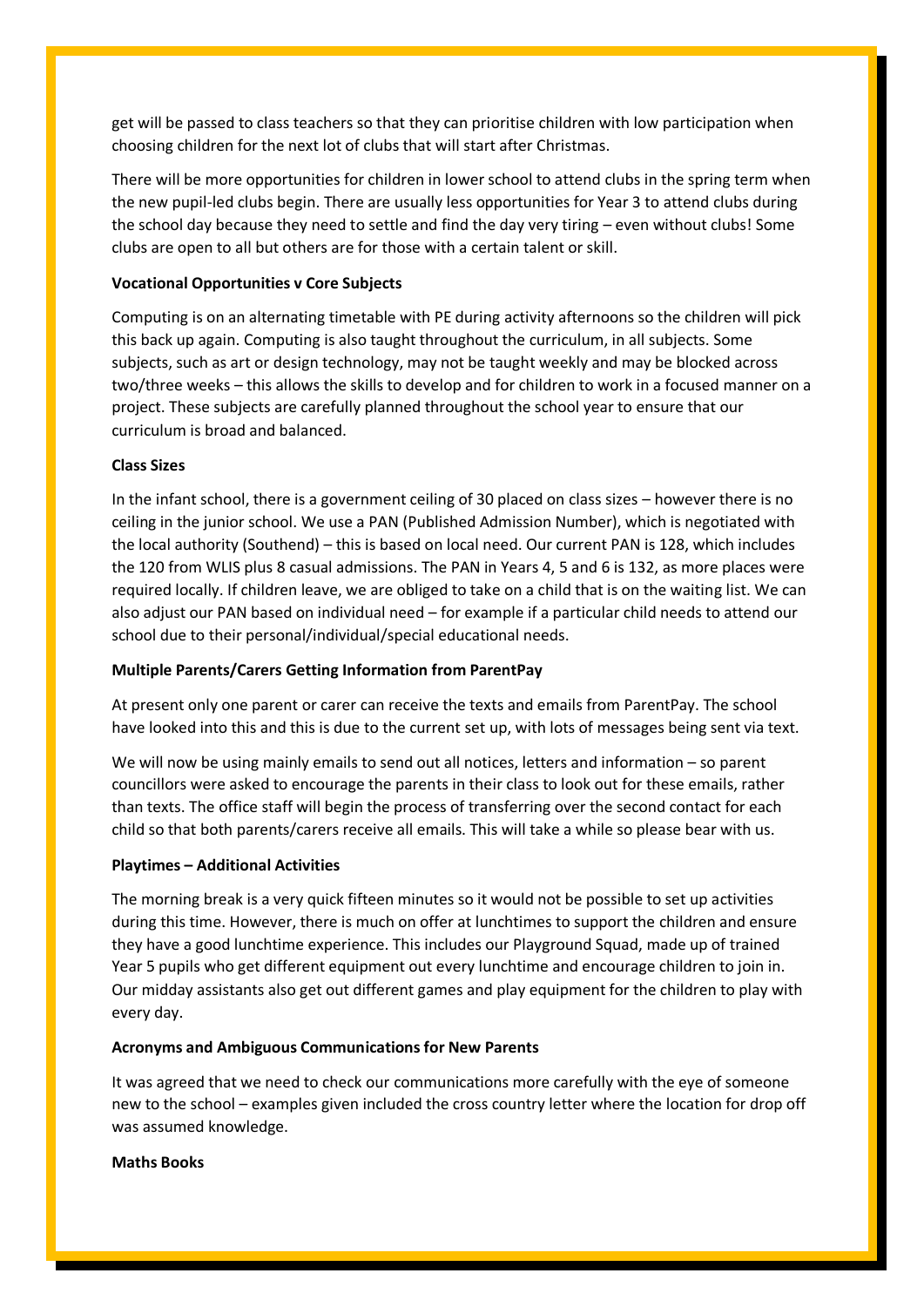An opportunity to meet with maths teachers will be given in the spring term when we hold our 'maths drop in'.

If parents let children know that they will be coming into book look that evening, children can go and fetch their maths book to have ready. However, it is very difficult to look at a maths book and know what you are looking at – even as teachers!

### **Playground Refurbishment Update**

Mrs Woolf asked the council to pass on thanks for the parents' and carers' amazing generosity – we now have a good sum of money that we are using to improve the playground. We have plans that have been made using the children's ideas and we have received quotes from a company, although we now need to get some more. There are delays with raw materials and equipment, which is why the process is taking longer than we had hoped.

The 'Reading Nook' is now in place and there should be some changes starting in the spring term – the changes will be gradual rather than all at once.

### **Spellings/Showbie**

Teachers will be reminded to add the weekly spellings to Showbie and we will also ask for this to be updated with the current Sir Linkalot bundle being used.

Spelling lists and the school approach have recently been changed, and as with any change we have realised that some tweaks do need to be made. Our English lead has worked extremely hard at pulling this all together with our new rationale, which links spellings and handwriting with our new methods for learning spellings, but there will be some changes made from tomorrow. We will also ensure that children are not reading out their spelling scores, as this is not school policy.

Folders in Showbie are for use in class by the teachers and children – this is our digital workbook and these are organised however the teacher feels best. The only folders needed at home are remote learning and any spellings/homework. We are looking at a way to allow parents to only view what is needed at home.

The remote learning timetable needs to be downloaded in order to click on the links – a note reminding children/parents about this is now added to the folder.

### **Meals and ParentPay**

Some issues were reported when booking hot dinners – please contact the office if you have any problems with this.

### **Streaming**

Some questions were raised about the streaming process. A letter was sent to all Year 4 parents last term explaining the rationale and process in detail as unfortunately we were unable to hold our usual information meeting, but if there are further questions please do come in and see Mrs Woolf or Mr Lear. A meeting will be held in the summer term for current Year 4 parents (as long as restrictions allow for this!).

### **Covid Catch-Up Funding**

We do receive a small amount of Covid catch up funding and this is spent on employing qualified teachers to deliver targeted interventions. The children who receive these interventions are decided